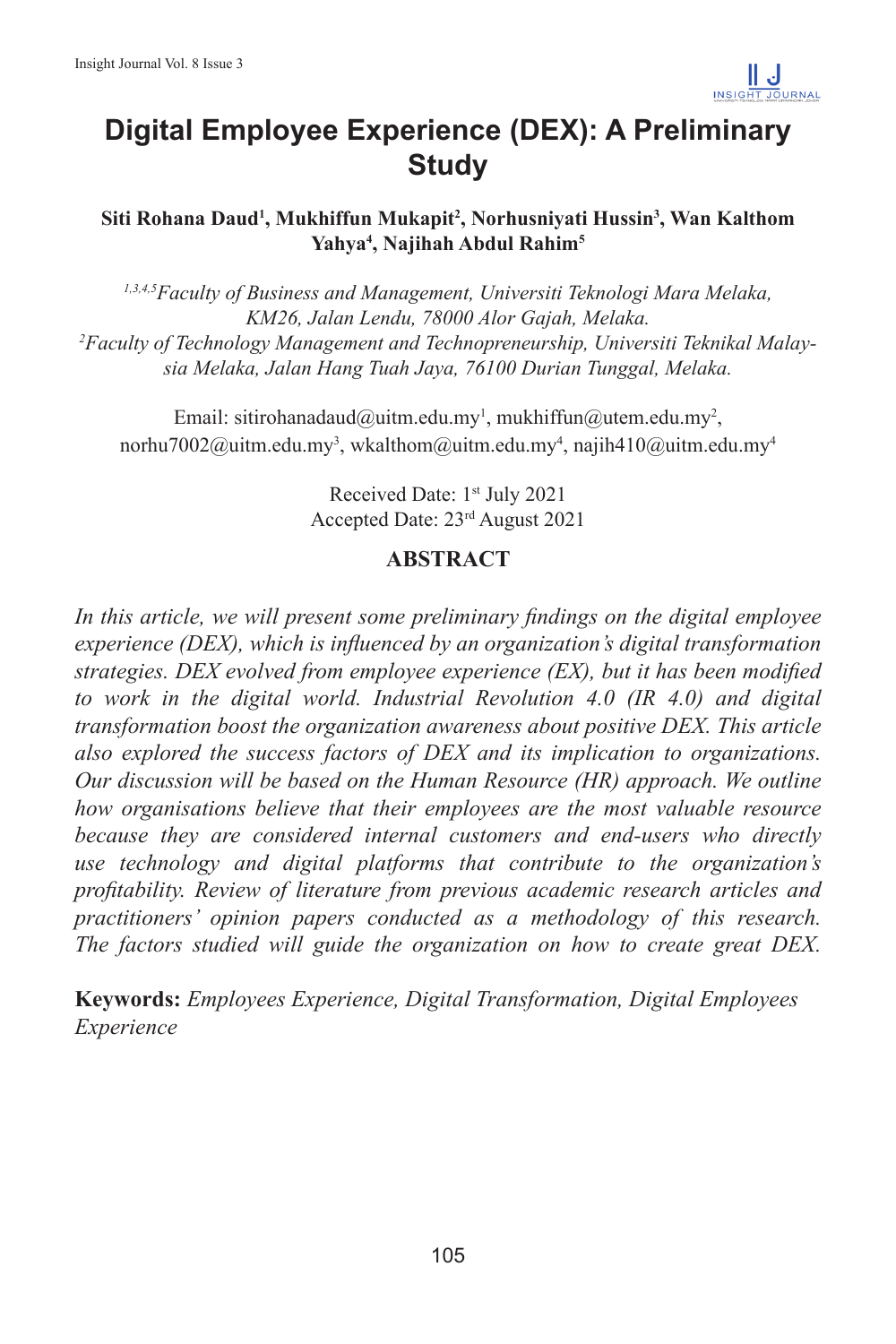# **1.0 Introduction**

The industrial revolution is a term used to describe the progress and development and manufacturing industries of the world. It can also be defined as the transformation of manufacturing and manufacturing processes from technology to more modern and sophisticated technology. Among the transformations that have taken place include the use of machines to replace manpower in the manufacturing and production industries. To date, the world has undergone several industrial revolutions and is now facing the Fourth Industrial Revolution (IR 4.0). IR 4.0 involves automation technology and presents new challenges for all sectors, which require changes to be implemented in tandem with digital transformation to remain competitive. The discovery of new technologies such as automation, Internet of Things (IoT), analytics and big data, simulation, systems integration, the use of robotics and the cloud in IR 4.0 will accelerate the progress of the modern world landscape (Zafir et al., 2018). It has a strong impact on the nature of the job. The widespread use of digital technology in everyday life, especially in work, influences the interaction method with the environment. The nature of work has changed because of changes in how information and knowledge are accessed via various Internet mediums. Digital skills are becoming increasingly necessary for survival in a digital world (Moller et al., 2012). It results in increased efficiency and decreases the time required to complete tasks and resolve issues in the digital world, as well as making life easier for employees and providing opportunities for personal and professional development. Additionally, as a result of the covid 19 pandemics, the way work is done is changing, shifting more toward digitalization. The Covid-19 pandemic triggered a nationwide lockdown and normalised social withdrawal. This situation has unavoidably increased the use of digital technologies, impacted new ways of working and living and prompted organisations to adopt work-from-home policies (R. De' et al., 2020).

Digital transformation continues to occur in lockstep with evolving technological advancements, and it requires a key that reminds managers that organisations operate because of their people (Westerman, 2016). Kane et al. (2019) suggested that organisations must equip their employees with digital skills in order to maximise the return on their technology investments. Additionally, Westerman (2016) emphasised the importance of striking a balance between managing digital matters and employees in order to avoid jeopardising the relationship with employees. Digital transformation is critical to the way businesses operate. Organizations should rethink and upgrade their digital employee experience (DEX) to achieve effective digital transformation and increase productivity.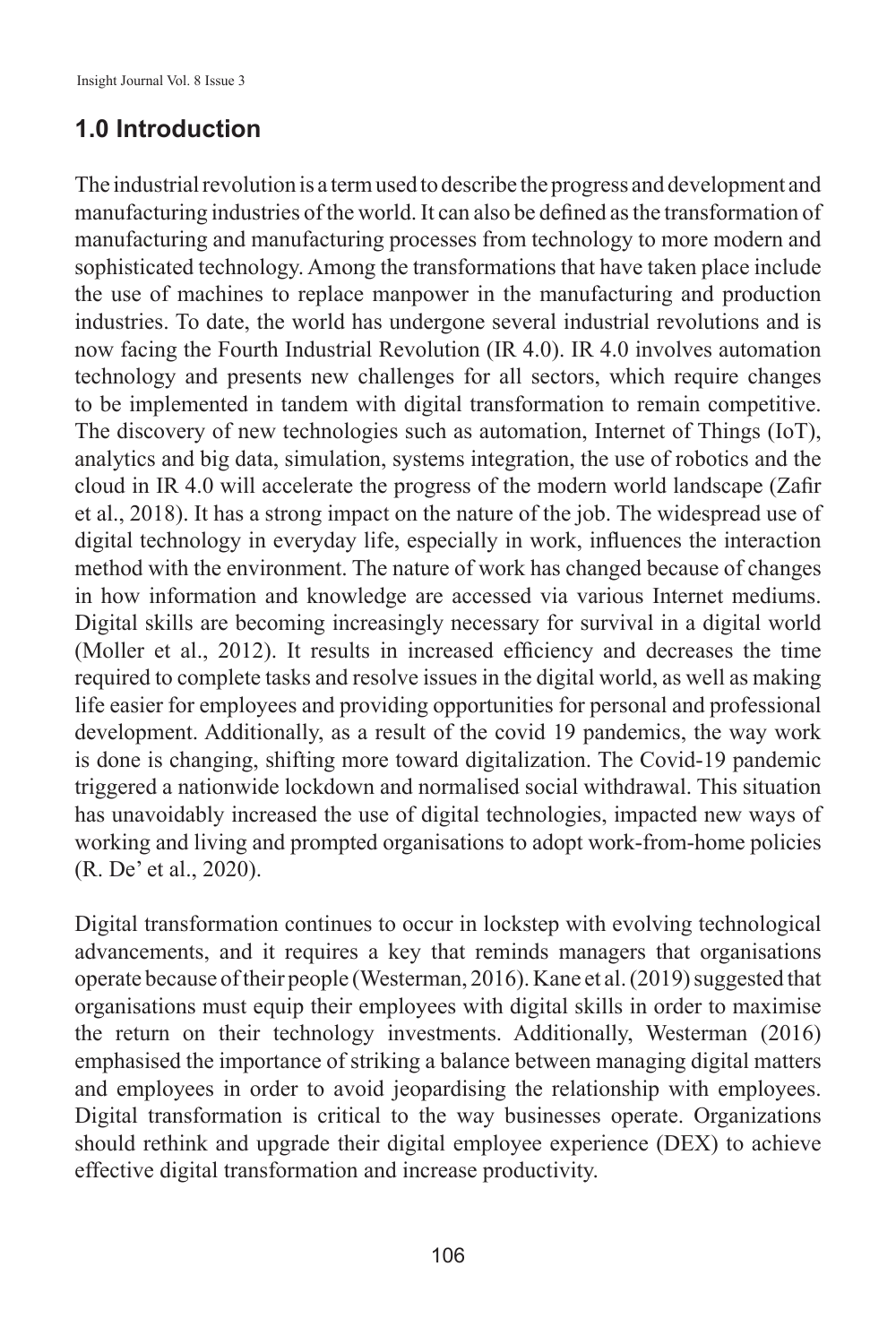## **1.1 Objective**

This paper aims to conceptualize the concept of (DEX), identify its components and present a conceptual framework for this concept. This paper purpose is to study the evolution of DEX and its components, and implications as the ability of organizations to survive in situations where digital technologies exist and are used, and it is in line with IR 4.0

# **2.0 Methodology**

Review of literature on DEX conducted in academic resources and practitioners' articles. This study will guide organizations to improve DEX in workplaces and rethink their relationship with their employees to survive in the current competitive business environment.

# **2.1 Digital Transformation**

The development of digitalization continues to occur, and the effects of pandemics are increasingly occurring. All organizations practice digitization since work from home (WFH) has been implemented. Digital transformation is a change that occurs in an organization that involves the structure, processes, functions, and business models which are the result of the implementation of digital technologies (such as the Internet of Things, artificial intelligence, machine learning, augmented reality, computing in memory) (Matt et al., 2015; Sahu et al., 2018). This is in line with the definition described by Hess et al. (2016), which carried the meaning of the transformation that took place involved with the changes of digital technologies use that create an organizational business model, process, product or organizational structure. It becomes the most ongoing management challenge for powerful companies in the past and future.

Technology turbulence and IR 4.0 targets also play crucial factors in digital transformation. Digital transformation is an ongoing procedure for applying new digital technologies in the routine affairs of an organization (Warner & Weager, 2019). It assists the way organization's operation easier and faster as effectively as according to organization goals and shows the excellent effect on organizational performance. Therefore, the use of technologies such as social media and big data can affect the organization process. To ensure an organization looking to generate an effective customer experience, it must adapt and improve its employees and increase their productivity and aggregation. It is because employees are the important resource of the organization, and this must be considered to implement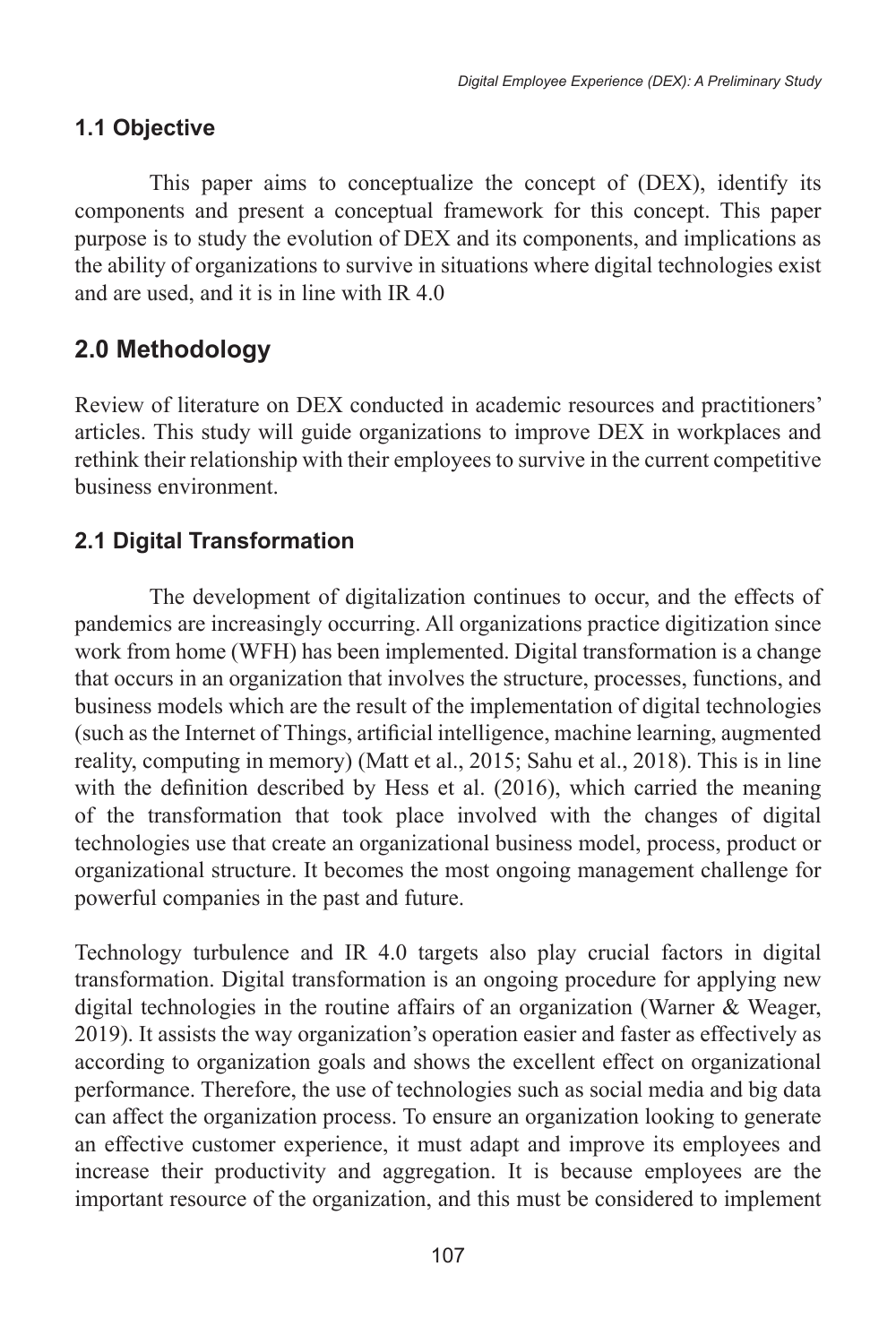and communicate information about digital transformation (Zinck, 2017).

#### **2.2 Digital Employees Experience**

The evolution of the Human Resource (HR) approach has taken place in organizations over time. Morgan (2017) described that HR approaches can be categorized into four phases. The first phase refers to utilities. The stress on utilities and usefulness was a major component of the work. However, high productivity in employees' performance is stressed in the second phase, which is a key factor in the achievement of an organization. While, in the third phase was the engagement in which the organizations were focusing on methods to benefit employees and try to identify the ways and reasons they work, rather than acquiring more profit, and enforcing power over employees. Then this phase moved to the fourth phase, employee experience (EX), also considered a silent revolution among organizations around the world. In this phase, organizations trying to determine ways to create an organization where employees want to appear. This revolution has changed the actions of employers that involve the perception of employees as assets to the perception of them as human beings. Employers also recognize the need to understand employees by identifying how they function best and designing solutions to suit their needs, rather than forcing them to submit and work within certain processes and norms (Nelson & Doman, 2017). In general, the EX is the result of an organization or employment action that treats an employee as a customer or employee involvement (Ludike, 2018).

The EX starts with the situation where a person finds a job vacancy at the organization. The person or a candidate may already be familiar with the product or service of the company, then begin to imagine a job and career with the company. The string of it, that person initiates a process with the company. Beginning with the application process to the employee selection and bidding process, and on to the day-to-day work routine, each employee needs to achieve and expect the experience to meet those needs. This is considered as the employee experience (Raia, 2017).

Technology development and rapid time circulation cause the experience to change online and digitally. Digital experiences expectations have increased more and more as employees compare each interaction with their best online user experiences. By investing an organization's resources in upgrading the digital experience for employees, organizations can generate a great experience and enhance organization performance. Robertson (2018) described that DEX is the amount of digital interaction in the employment atmosphere. DEX also can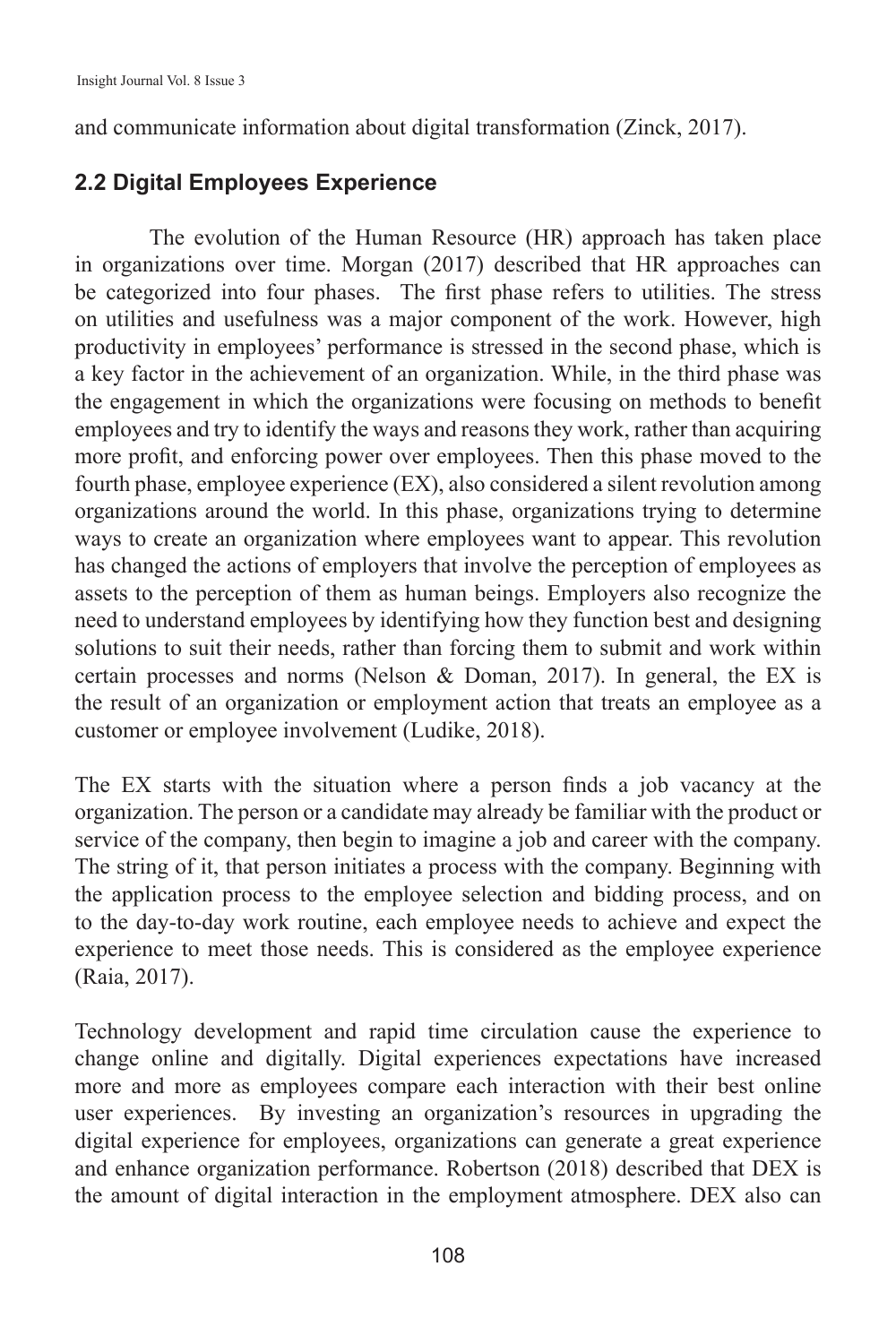be defined as the total number of digital interactions between workers and their organizations that use digital technology in doing work (Thoughtfarmer Group, 2019). Organizations need to be aware that employees are internal customers and need to take the initiative to ensure all tasks are performed digitally to produce a good experience because an organization can only thrive and grow when its users are highly satisfied and productive.

Gheidar & ShamiZanjani (2020), summarized that DEX is the result of a comprehensive and holistic perception of employees in the digital workplace as a result of the amount of direct and indirect interactions employees make with their careers, other organizational members, customers, strategies, systems, cultures, brands, organizational rivals, and it too influenced by individual characteristics. This definition clearly shows that DEX is the result of employees' perceptions that are influenced by their characteristics toward digitally performed work processes related to careers, relationships with members and other organizational systems within the organization. In general, the DEX stress employees' interactions with their digital devices and the digital workplace, while employee experience, however, depends on the interactions of brands with its users or employees (Digital Adoption Team, 2019). Thus, DEX will affect the productivity of individuals and organizations, especially in a digital environment.

### **2.3 Factors influencing Digital Employee Experience**

To ensure creating a successful DEX, several factors have been identified based on academic studies and practitioners' opinions. Gheidar & Shami Zanjani (2020) proposed that there are DEX components, which are individual, organization internal and external factors. Technologies and data capabilities are the important factors to create a more valued experience for customers. Verhoef, et.al (2016) indicated to leverage current firm knowledge and resources, technologies and data are the main sources and factors. Big data such as customer journey data have capabilities to personalize services and offers to the firm. Additionally, the most powerful assets in the digital era now are data itself. Now data is the main factor and very useful. (Ng & Wakenshaw, 2017).

The great DEX depends on successful digital transformation. Digital transformation is influenced by the business strategy implemented by the company (Verhoef et al., 2019). To achieve successful digital transformation, digital resources are needed for firm transformation to adapt to digital change (Eggers & Park, 2018), particularly regarding a flexible organizational structure for digital change. Previous research has explored that digital transformation has taken into account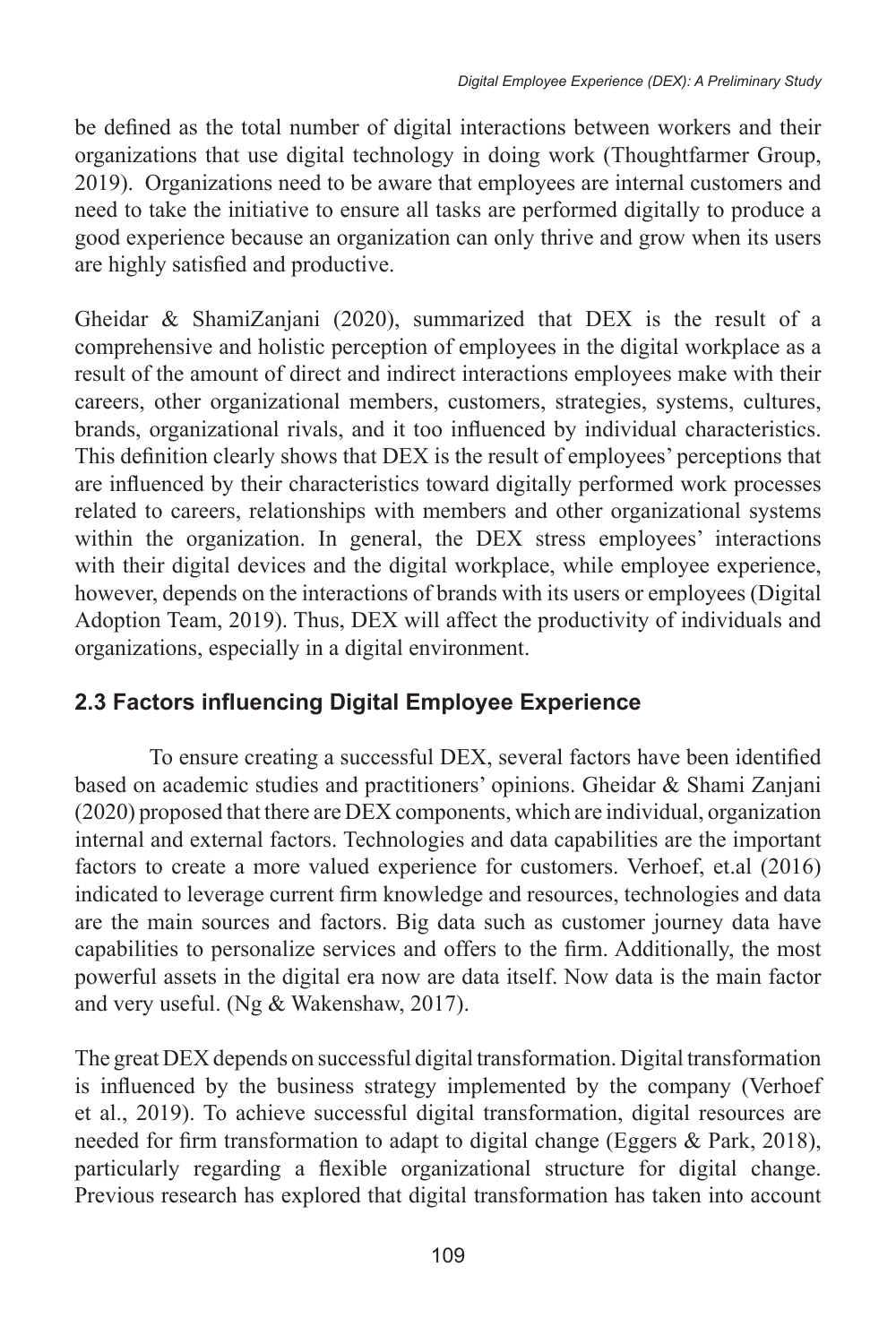the organizational structure, which favours a flexible structure. Therefore, a flexible form of organization needs to be implemented for a rapid response to continuous digital change. This approach focuses on responsive ways of working, marking short cycles to test and update market assumptions quickly through trial and error (McGrath, 2010).

Various digital development strategies exist for digital organizations, but the most important development strategies involve the use of digital platforms (Parker et al., 2016). The current research situation highlights the significance of flexible IT (Cha et al., 2015), robust and scalable operational strategies (Sebastian et al., 2017), and new enterprise platforms (El Sawy et al., 2016), as part of a digital infrastructure that responsive.

Organizations targeting to transform digitally not only focus to have digital assets, however, need to acquire or develop capabilities related to digital networking, digital resilience, and platforms too. If all the investment strategies on digital assets, provisioning of great digital platforms, data, and technology capabilities, but there are no skills to use it, this will create negative employees' experience. Employees cannot adapt to it digitally. Thus, it is very much for investing in training programs and initiating learning organizations. Learning organizations will create a continuous learning culture that boosts the upgrading skills, abilities, and knowledge of employees (Tisch et al., 2016). Great DEX is the effect of digital literacy skills that employees have. This skill focuses on the reality that information is not only text but also includes, videos, still images, sounds, interactive websites (Hin, 2005). Employees are not only able to visualize the potential that arises from digital technology. They also can adapt their behaviour and find innovative techniques in their routine practice through the use of technology and learn from technology interaction. Therefore, improving the employees' digital literacy led them to leverage one or more capabilities using their digital technology (Du et al., 2019). These skills indirectly contribute to great employee experience.

To support learning organization culture, the role of the manager is very important. Edmead (2016) clarified that as digital leaders they need to continue to challenge an organization to make certain that transformation becomes a productivity and competitive advantage for the organization. Drucker (2017) suggests that a leader should be skilled in adapting to unforeseen changes that occur by improving the decision-making process to be more creative and credible.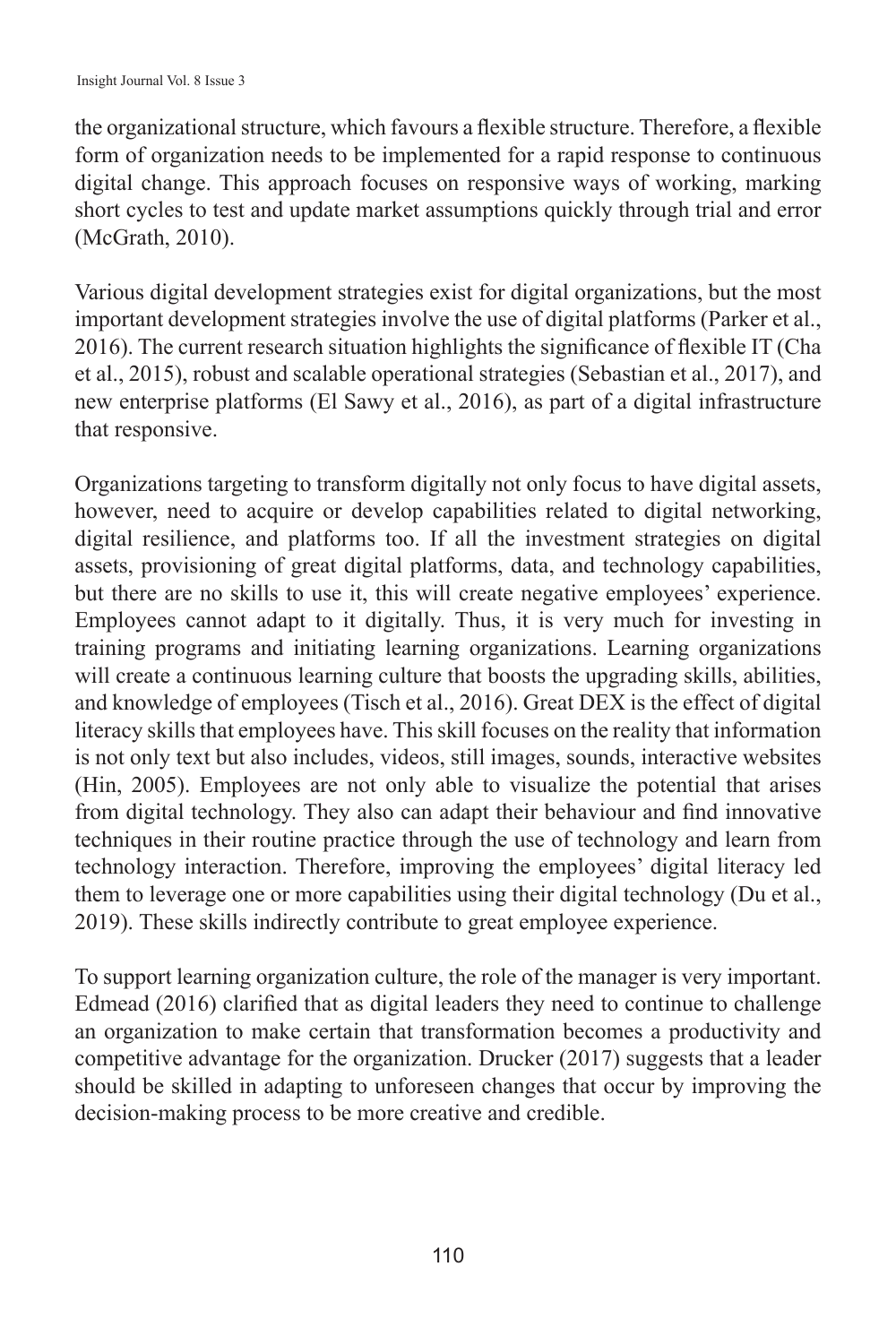# **3.4 Implication of great Digital Employee Experience**

Employees are highly valued, communicating with the organization well when they have a great experience in the organization. They become more responsive to what they do and more productive (Morgan, 2017). Based on research by Sage people (2018), according to 72 per cent of employees, their productivity will increase when they have a great experience, interesting to say, this percentage involves 92 per cent of the workforce among the younger generation, which is half of the world's workforce in the 21st century.

Great DEX will create happier and more productive employees. Research conducted by De Neve (2019), found when employees feel happy, their productivity will increase by 13 per cent. Workplace to be considered as a place for increased employee happiness while they work. Awareness of this has led most organizations to start seeing that employee satisfaction is crucial especially when it is in a digital transformation initiative. According to the Economist Intelligence Unit (2018), 44 per cent of executives involved in the study considered improving employee efficiency and a major emphasis on productivity in their organization's digital strategy. They believe that happy workers will accomplish organisational goals and drive great results and make all the difference.

IR 4.0 agenda led to organizations slowly changing digitally. Today, generation Z is 18 per cent of the world's population. Generation Z is a group born in the late 90s. They are the ones who will lead the country in the future and are responsible for the construction of IR 4.0. Their interests are more focused on computer technology and internet browsing technology of this group which is in communication. Generation Z also stimulates internet generation, digital generation, media generation and generation.com (Levickaite, 2010). A great DEX has been the main work culture and consideration, and also will create better retention and recruiting especially for Gen Zers.

To ensure that great DEX delivery is an ongoing and demanding process, continuing operations to the next level can help achieve and meet what end-users need while considering the appropriate and sufficient time and resources to make something planned doable. This could involve more information technology (IT) innovation that includes investments in new technology, cloud migrations, integrations, automation, or another trending innovation. All these actions are greater savings for the organization when giving IT department or digitally skilled workers the equipment or devices they need to monitor, monitor, and even predict possible problems that will arise can provide a good return on investment (ROI) in the long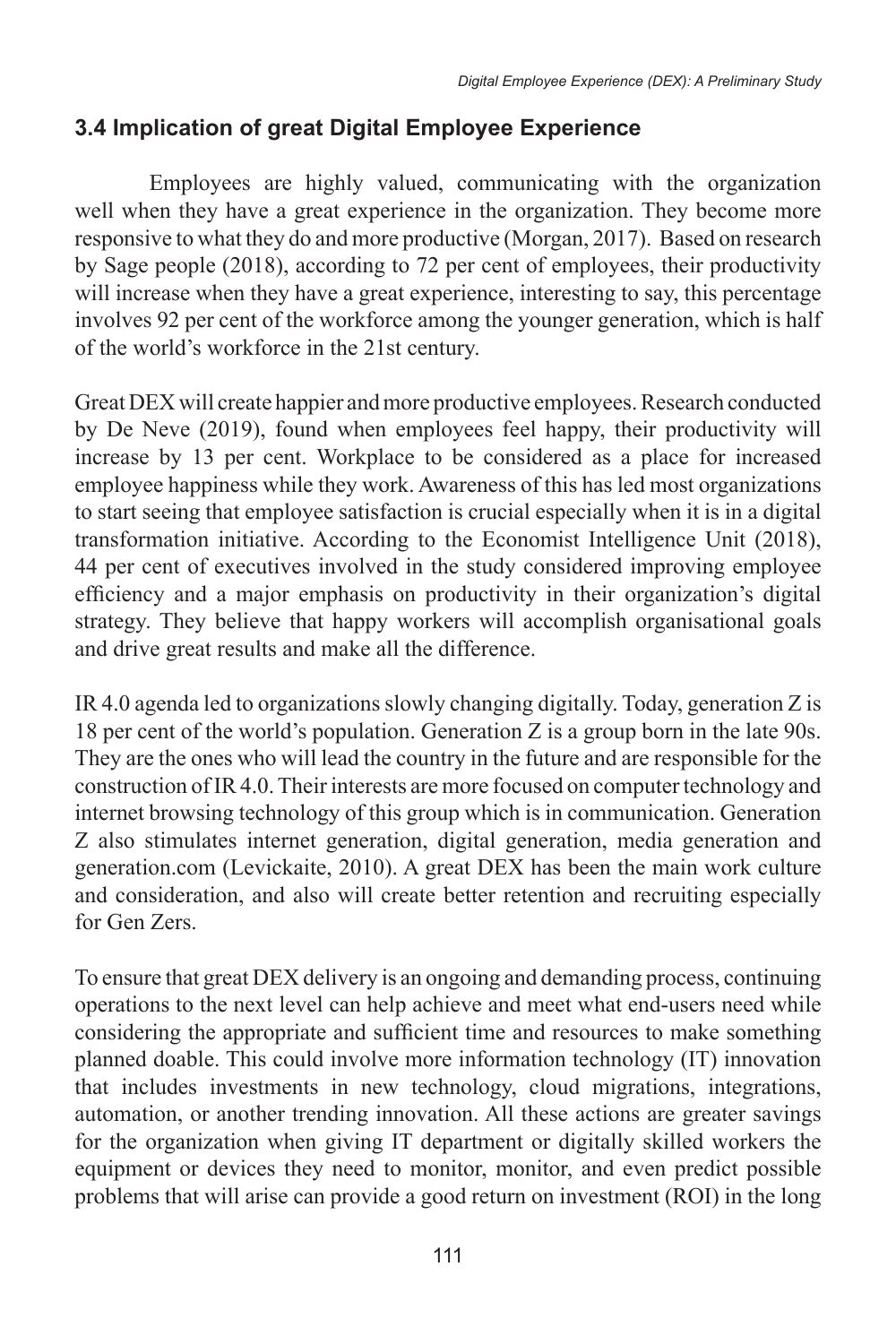#### term.

# **4.0 Conclusion and Suggestion**

This research examines how digital transformation affects EX and the future of employment. Based on the recent situation in a business area that focused on technology and digital in line with IR 4.0, the balancing between employee productivity and digitalization is very important. Consideration to EX will change to DEX, one of the results of the implementation of digital transformation in the workplace. Encouraging knowledge sharing and collaboration across departments will increase employee engagement and empowerment. Indeed, in the long run, the impact of digital transformation will result in boosted high revenue, decreased operating management costs and indirectly meet good customer satisfaction (Cascio & Montealegre, 2016). Nonetheless, to ensure digital transformation takes place, organizations need to review the company culture, align the employee with the company goals and improve internal communication.

It should be noted that, although this concept is very important for the future of employment, previous studies related to DEX are still lacking and insufficient. In this study, it has been attempted to explore what is the DEX and its evolution from the first of HR approach, and growth according to the digital transformation era that supports the IR 4.0 agenda until the organization realizes that employees are not merely assets, but employees are internal customers and end-users who contribute to the organization's profitability. Generally, this paper attempts to study the successful DEX factors and the implication to the organization. Great DEX was affected by successful digital transformation strategies that equipped the work way with great digital and technology investment. Great DEX also led to high employees' satisfaction and can also mean good customer satisfaction rates that increase valuations of the stock market (De Neve, 2019). A great DEX is perfect for any company's basic policy (Zhao, 2019) and fits with the current work and business environment.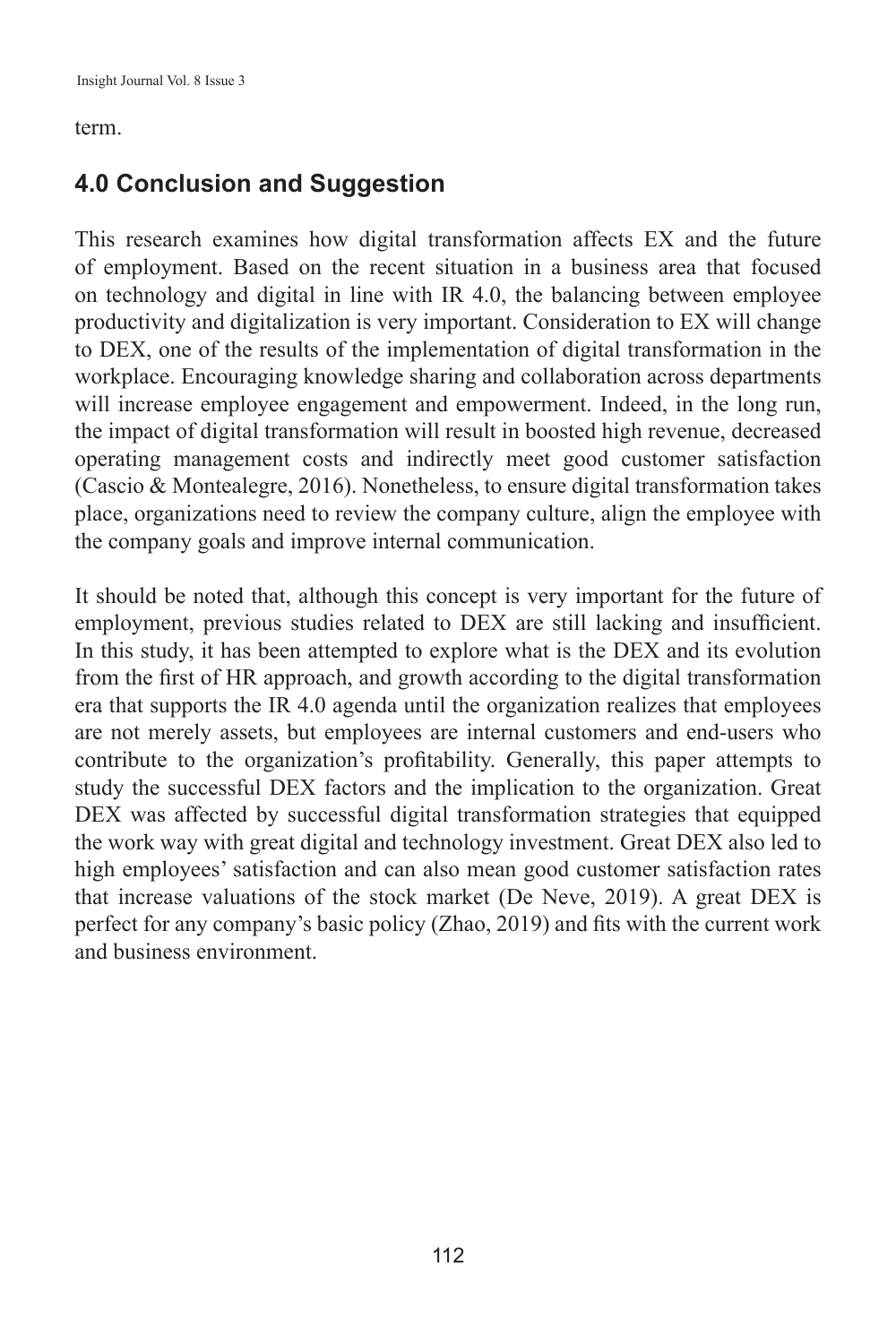# **References**

- Cascio, W.F, & Montealegre, R. (2016). How technology is changing work and organizations. Annual Review of Organizational Psychology and Organizational Behavior, 3, 349-375.
- De Neve, J. (2019). Happy workers 13% more productive, finds Oxford Saïd research. Retrieved on 29th June 2021 from https://www.sbs.ox.ac.uk/news/ happy-workers-13-more-productive-finds-oxford-said-research
- De'. R., Pandey, N., & Pal, A. (2020). Impact of digital surge during Covid-19 pandemic: A viewpoint on research and practice. International Journal of Information Management. Vol. (55).
- Digital Adoption Team (2019). The digital employee experience: The complete guide. Retrieved on 30th June 2021, from https://www.digital-adoption.com/ digital-employee-experience/
- Du,W., L.Pan, S., E.Leidner,D., & Yinga, W. (2019). Affordances, experimentation and actualization of FinTech: A blockchain implementation study. Journal of Strategic Information Systems, 28, 50-65.
- Drucker, P. (2017). Human prosperity in a changing world. The future economic man. PDC 2017
- Economist Intelligence Unit (2018). Best practices for mastering multicloud strategy. Retrieved on 29th June 2021, from https://www.dxc.com/us/en/ insights/perspectives/paper/Best-practices-for-mastering-multicloud-strategy
- Edmead, M. (2016). Digital transformation: Why it's important to your organization. Retrieved on 27th June 2021, from https://www.cio.com/ article/3063620/digital-transformation-why-its-important-toyour-organization.html
- Eggers J. P., & Park, K. F. (2018). Incumbent adaptation to technological change: The past, present, and future of research on heterogeneous incumbent response. Academy of Management Annals, 12(1), 357–389.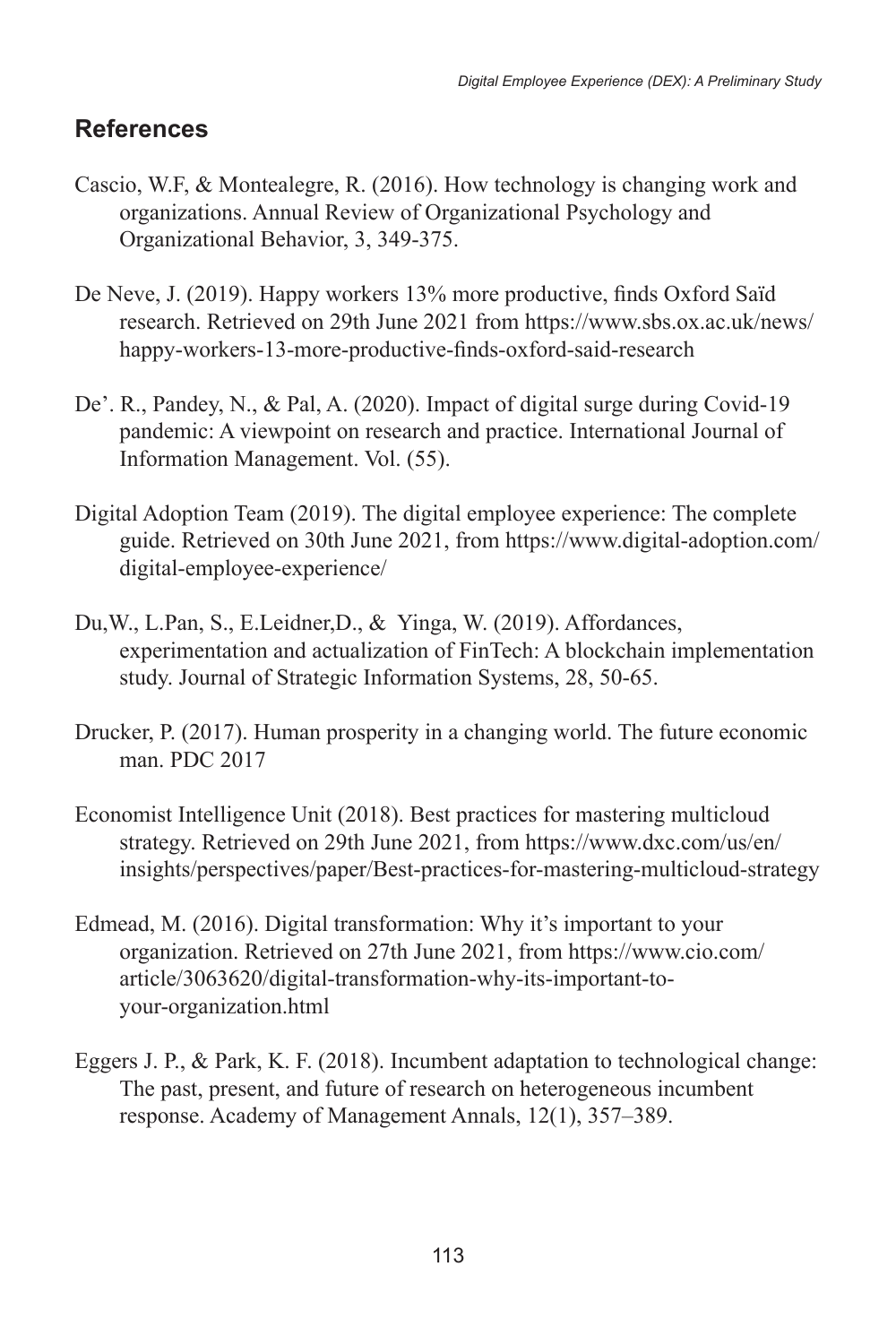- H. ElSawy, A. Sultan-Salem, M. Alouini & M. Z. Win (2016). Modeling and analysis of cellular networks using stochastic geometry: a tutorial. IEEE Communications Surveys & Tutorials, 19 (1), 167-203.
- Gheidar, and ShamiZanjani (2020). Conceptualizing the digital employee experience. Strategic HR Review, 19 (3.), 131-135. Hess, T., Matt, C., Benlian, A., & Wiesböck, F. (2016). Options for formulating a digital transformation strategy. MIS Quarterly Executive, 15 (2), 123-139.
- Hin, L. (2005). Handbook of research on literacy in technology at the K-12 level. Idea Group Publishing. Philadelphia.
- Jan-Emmanuel (2019). Happy workers are 13% more productive. Retrieved on 29th June 2021 from, https://www.sbs.ox.ac.uk/news/happy-workers-13 more-productive-finds-oxford-said-research
- Kane, G. (2019). The technology fallacy: how people are the real key to digital transformation. MIT Press, Boston, MA.
- Levickaite, R. (2010). Generations X, Y, Z: How social networks form the concept of the world without borders (the case of Lithuania). LIMES: Cultural Regionalistics, 3, (2), 170-183.
- Ludike, J. (2018). Digital employee experience engagement paradox: future proofing retention practice. in Coetzee M., Potgieter I., Ferreira N. (Eds) Psychology of Retention. Springer, Cham.
- Matt, C., Hess, T., & Benlian, A. (2015). Digital transformation strategies. Business and Information Systems Engineering, 57 (5), 339-343.
- McGrath, R.G.(2010). Business models: A discovery driven approach. Long Range Planning, 43(2–3), 247–261.
- Moller, L., Robison, D., & Huett,JB. (2012). Unconstrained learning: Principles for the next generation of distance education. The Next Generation of Distance Education. Boston, MA: Springer.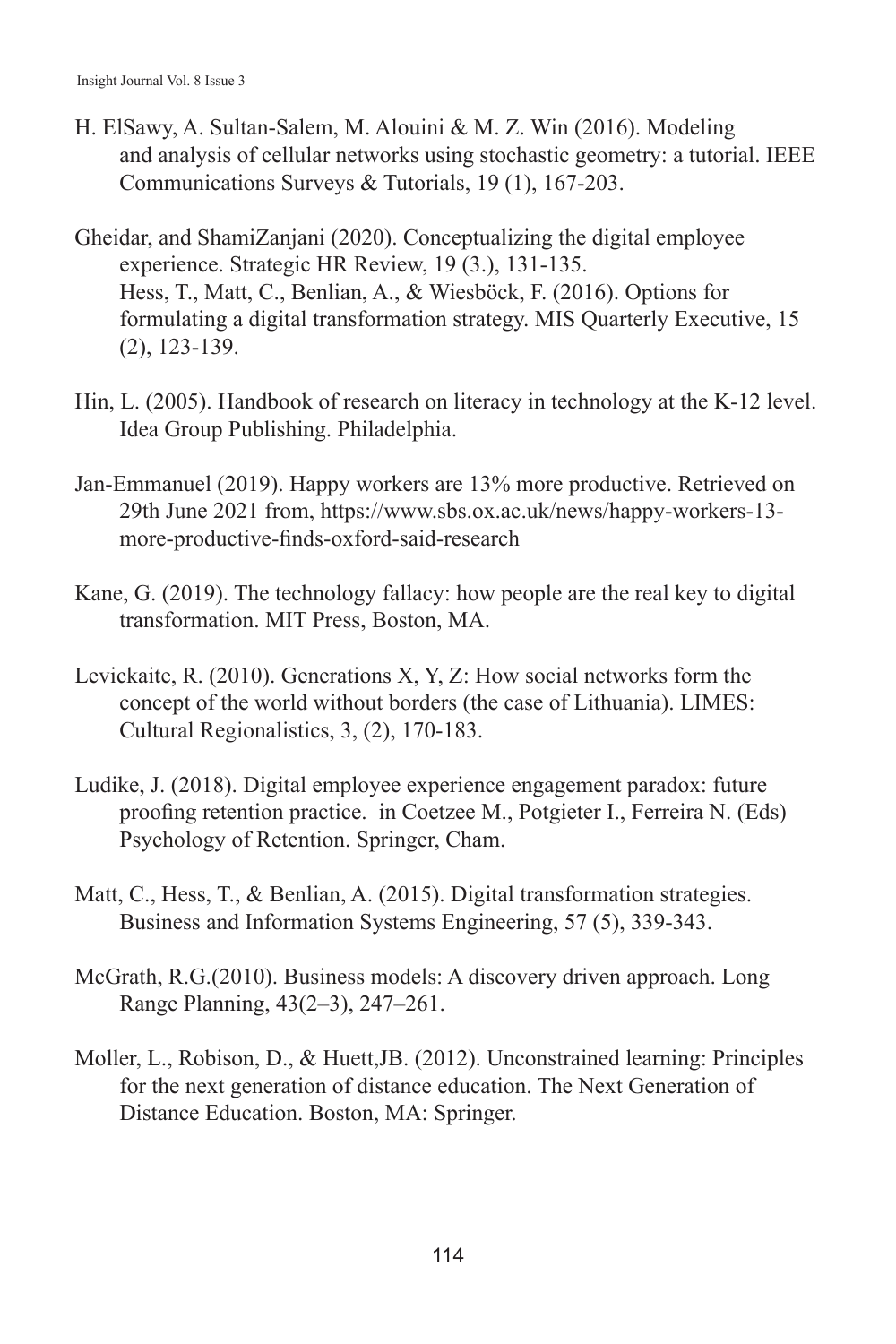- Morgan, J. (2017). The employee experience advantage: How to win the war for talent by giving . Wiley Publisher.
- Nelson & Doman (2017). Employee experience (How to build an EX-centric organization). KennedyFitc. Zurich.
- Ng, I.C.L, & Wakenshaw, S.Y.L (2017). The internet-of-things: Review and research directions. International Journal of Research in Marketing, 34(1),  $3 - 21$ .
- Parker, GG., Van Alstyne, MW., & Choudary, SP. (2016). Platform revolution: How networked markets are transforming the economy and how to make them work for you. WW Norton & Company.
- Raia, M. (2017). Providing a better digital experience for employees. Strategic HR Review, 16 (2), 71-75.
- Robertson, J. (2018). Digital employee experience is where the action will be. Retrieved on 28th June 2021 from https://www.cmswire.com/digitalworkplace/digital-employee-experience-is-where-the-action-will-be/
- Sage people (2018). Why yourworkforce isn't working? SagePeople, 2-7. Sahu, N., Deng, H., & Mollah, A. (2018). Investigating the critical success factors of digital transformation for improving customer experience. CONF-IRM 2018 Proceedings.
- Sebastian, IM., Ross, JW., Beath, C., Mocker, M., Moloney, K.G., & Fonstad, NO. (2017). How big old companies navigate digital transformation. MIS Quarterly Executive, 16 (3), 197–213.
- Thoughtfarmer Group. (2019). What is the digital employee experience? Retrieved on 29th June 2021 from https://www.thoughtfarmer.com/blog/ what-is-the-digital-employee-experience/
- Tisch, M., Hertle, C., Abele, E., Metternich, J., & Tenberg, R. (2016). Learning factory design: a competency-oriented approach integrating three design levels. Int. J. Comput. Integr. Manuf, 29, 1355-1375.